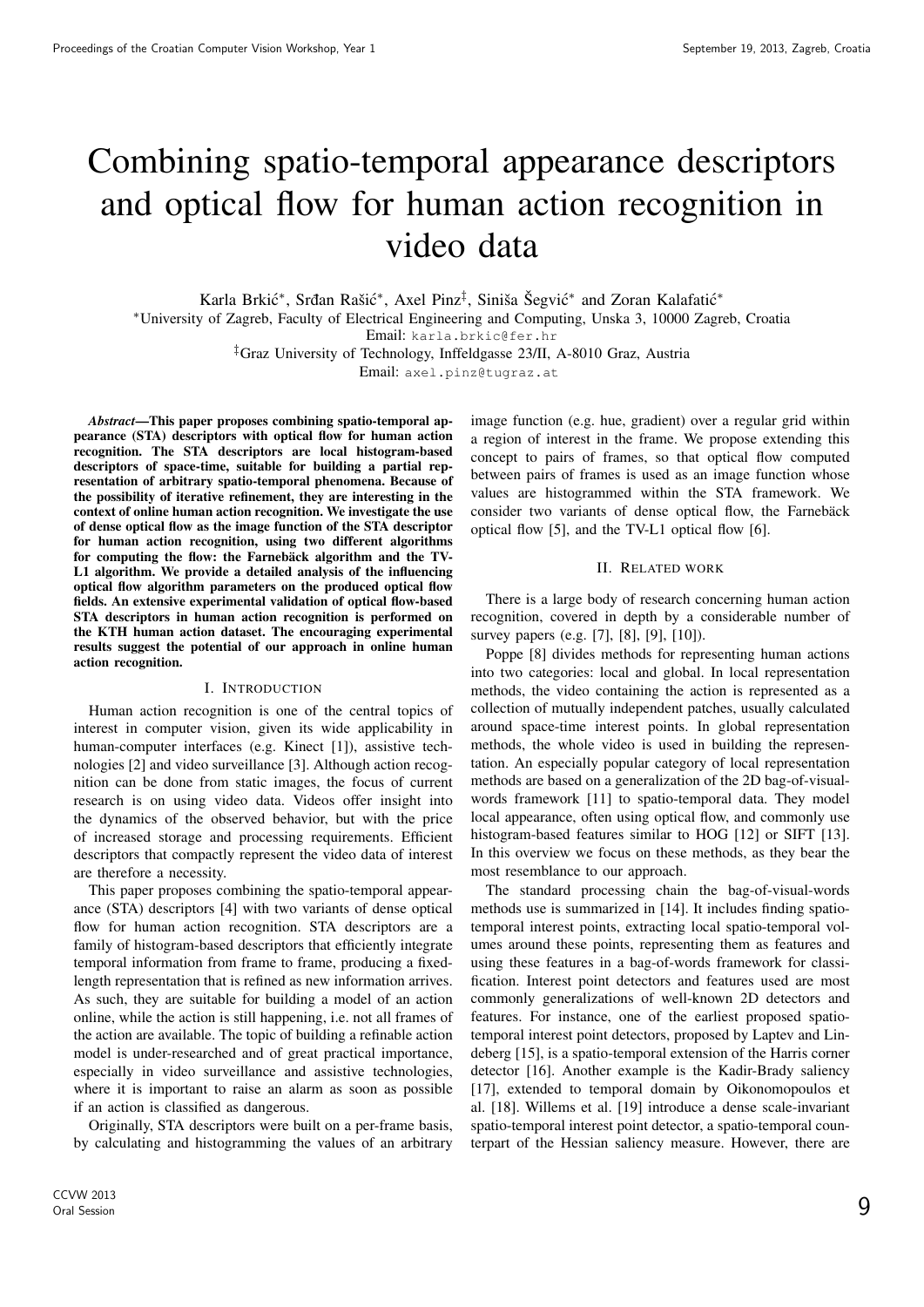Representations of spatio-temporal volumes extracted around interest points are typically histogram-based. For example, Dollár et al. [20] propose three methods of representing volumes as features: (i) by simply flattening the grayscale values in the volume into a vector, (ii) by calculating the histogram of grayscale values in the volume or (iii) by dividing the volume into a number of regions, constructing a local histogram for each region and then concatenating all the histograms. Laptev et al. [21] propose dividing each volume into a regular grid of cuboids using 24 different grid configurations, and representing each cuboid by normalized histograms of oriented gradient and optical flow. Willems et al. [19] build on the work of Bay et al. [22] and represent spatio-temporal volumes using a spatio-temporal generalization of the SURF descriptor. In the generalization, they approximate Gaussian derivatives of the second order with their box filter equivalents in space-time, and use integral video for efficient computation.

Wang et al. [14] present a detailed performance comparison of several human action recognition methods outlined here. The actions are represented using combinations of six different local feature descriptors, and either three different spatiotemporal interest point detectors or dense sampling instead of using interest points. Three datasets are used for the experiments: the KTH action dataset [23], the UCF sports action dataset [24] and the highly complex Hollywood2 action dataset [25]. The best results are 92.1% for the KTH dataset (Harris3D + HOF), 85.6% for the UCF sports dataset (dense sampling + HOG3D), and 47.4% for the Hollywood2 dataset (dense sampling + HOG/HOF). Experiments indicate that regular sampling of space-time outperforms interest point detectors. Also note that histograms of optical flow (HOF) are the bestperforming features in 2 of 3 datasets.

The use of STA descriptors [4] can offer a somewhat different perspective on the problem of human action recognition. To build an STA descriptor, one needs a person detector and a tracker, as the STA algorithm assumes that bounding boxes around the object of interest are known. Although this is a shortcoming when compared with the outlined bag-of-visualwords methods that do not need any kind of information about the position of the human, the STA descriptors come with an out-of-the box capability of building descriptions of partial actions, and are therefore worth considering. The bagof-visual-words methods could also be generalized to support partial actions, but the generalization is not straightforward.

## III. BUILDING STAS WITH OPTICAL FLOW

#### *A. Spatio-temporal appearance descriptors*

Spatio-temporal appearance (STA) descriptors [4] are fixedlength descriptors that represent a series of temporally related regions of interest at a given point in time. Two variants exist: STA descriptors of the first order (STA1) and STA descriptors of the second order (STA2). Let us assume that we have a series of regions of interest defined as bounding boxes of a human performing an action. The action need not be complete:

assume that the total duration of the action is  $T$ , and we have seen  $t < T$  frames. To build an STA descriptor, one first divides each available region of interest into a regular grid of rectangular patches. The size of the grid,  $m \times n$  (m is the number of grid columns and  $n$  is the number of grid rows), is a parameter of the algorithm. One then calculates an arbitrary image function (e.g. hue, gradient) for all the pixels of each patch, and represents the distribution of the values of this function over the patch by a  $k_1$ -bin histogram. Therefore, for each available region of interest, one obtains an  $m \times n$  grid of  $k_1$ -binned histograms, called grid histograms. Let  $\mathbf{g}^{(\theta)}$  denote a  $m \times n \times k_1$  vector that contains concatenated histogram frequencies of all the  $m \times n$  histograms of the grid in time  $\theta$ , called the grid vector. The STA1 descriptor at time t is obtained by weighted averaging of grid vectors,

$$
\text{STA}_1(t) = \sum_{\theta=1}^t \alpha_{\theta} \mathbf{g}^{(\theta)}.
$$
 (1)

As a weighted average, the STA1 descriptor is an adequate representation of simpler spatio-temporal phenomena, but fails to capture the dynamics of complex behaviors such as human actions. When averaging, the information on the distribution of relative bin frequencies is lost. The STA2 descriptor solves this problem, by explicitly modeling the distribution of each grid histogram bin value over time. Let the vector  $\mathbf{c}_i^{(t)}$ , called the component vector, be a vector of values of the  $i$ -th component  $\mathbf{g}^{(\theta)}(i)$  of the grid vector  $\mathbf{g}^{(\theta)}$  up to and including time t,  $1 \leq \theta \leq t$ :

$$
\mathbf{c}_{i}^{(t)} = \left[\mathbf{g}^{(1)}(i), \mathbf{g}^{(2)}(i), \mathbf{g}^{(3)}(i), \dots, \mathbf{g}^{(t)}(i)\right]^{T}.
$$
 (2)

The STA2 descriptor in time  $t$  is obtained by histogramming the  $m \times n \times k_1$  component vectors, so that each component vector is represented by a  $k_2$ -bin histogram, called the STA2 histogram. To obtain the final descriptor, one concatenates the bin frequencies of  $m \times n \times k_1$  STA2 histograms into a feature vector,

$$
\text{STA}_2(t) = \left[\mathcal{H}_{k_2}(\mathbf{c}_1^{(t)}), \mathcal{H}_{k_2}(\mathbf{c}_2^{(t)}), \dots, \mathcal{H}_{k_2}(\mathbf{c}_{mnk_1}^{(t)})\right]^T.
$$
 (3)

Here the notation  $\mathcal{H}_{k_2}(\mathbf{c})$  indicates a function that builds a  $k_2$ bin histogram of values contained in the vector c and returns a vector of histogram bin frequencies. Note that the STA1 descriptor has a length of  $m \times n \times k_1$  components, while the STA2 descriptor has a length of  $m \times n \times k_1 \times k_2$  components.

# *B. Farnebäck and TV-L1 optical flow*

We consider using the following two algorithms for estimating dense optical flow: the algorithm of Farnebäck [5] and the TV-L1 algorithm [6].

Farnebäck [5] proposes an algorithm for estimating dense optical flow based on modeling the neighborhoods of each pixel by quadratic polynomials. The idea is to represent the image signal in the neighborhood of each pixel by a 3D surface, and determine optical flow by finding where the surface has moved in the next frame. The optimization is not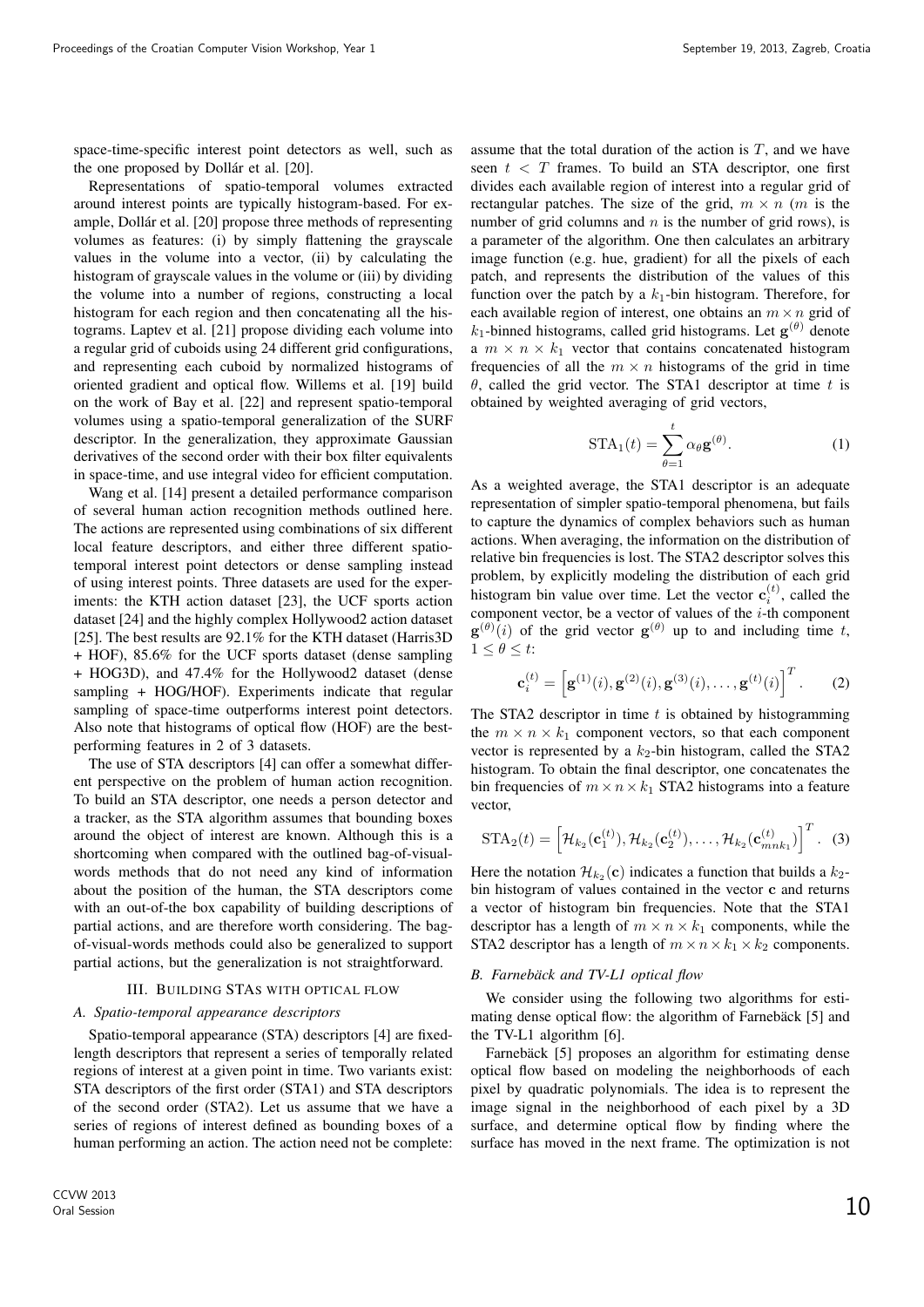done on a pixel-level, but rather on a neighborhood-level, so that the optimum displacement is found both for the pixel and its neighbors.

The TV-L1 optical flow of Zach et al [6] is based on a robust formulation of the classical Horn and Schunck approach [26]. It allows for discontinuities in the optical flow field and robustness to image noise. The algorithm efficiently minimizes a functional containing a data term using the L1 norm and a regularization term using the total variation of the flow [27].

#### *C. Combining STAs and optical flow*

The STA descriptors are built using grids of histograms of values of an arbitrary image function. Optical flow is an image function that considers pairs of images, and assigns a vector to each pixel of the first image. The main issue to be addressed in building spatio-temporal appearance descriptors that use optical flow is how to build histograms of vectors. The issue of building histograms of vectors is well-known, and addressed in e.g. HOG [12] or SIFT [13] descriptors. The idea is to divide the 360◦ interval of possible vector orientations into the desired number of bins, and then count the number of vectors falling into each bin. In HOG and SIFT descriptors, the vote of each vector is additionally weighted by its magnitude, so that vectors with greater magnitudes bear more weight. When building optical flow, it is interesting to consider both the optical flow orientation histograms weighted by magnitude, and the "raw" optical flow orientation histograms, where there is no weighting by magnitude, i.e. all orientation votes are considered equal, as depending on the data the magnitude information can often be noisy.

Note that when combining STA descriptors with optical flow, there is an inevitable lack of flow information for the last frame of the sequence, as there are no subsequent frames. If one wishes to represent the entire sequence, the problem of the lack of flow can be easily solved by building the STA descriptors in the frame before last.

## IV. EXPERIMENTAL EVALUATION

In our experiments, we consider the standard benchmark KTH action dataset and first investigate the effect of optical flow parameters on the produced optical flow and the descriptivity of the derived STA descriptors. Using the findings from these experiments, we then use the best parameters of the flow and optimize the parameters of STA descriptors to arrive at the final performance estimate. Our experiments include only the STA descriptors of the second order (STA2), as STA1 descriptors are of insufficient complexity to capture the dynamics of human actions.

## *A. The KTH action dataset*

The KTH human action dataset [23] consists of videos of 25 actors performing six actions in four different scenarios. The actions are walking, jogging, running, boxing, hand waving and hand clapping, and the scenarios are outdoors, outdoors with scale variation, outdoors with different clothes and indoors. The videos are grayscale and of a low resolution



Fig. 1: A few example frames from the KTH dataset: (a) walking, (b) jogging, (c) running, (d) boxing, (e) waving, (f) clapping

| ******* <i>*******</i><br><b>ベベベ ハ ヽ ヽ + <i>+ + + + + + + +</i></b><br>ベベベベ ヘリココ ノメメンシオ<br>**************<br>.<br>.<br>energian and an announcement of the participation of the participation<br>にに アメメノコココ メメガズ<br>イインメノメ トトリフクブプ<br>66666666666666 |  |  |  | ベベベベドトト トナメメメダ<br><b>ベベベ ハ ヽ ヽ ヽ ノ ノ ノ ノ ノブ</b> |  |  |  |  |
|------------------------------------------------------------------------------------------------------------------------------------------------------------------------------------------------------------------------------------------------------|--|--|--|-------------------------------------------------|--|--|--|--|
| ビビ ビ ビ ビ も も り タ ク ク グ グ                                                                                                                                                                                                                             |  |  |  |                                                 |  |  |  |  |

Fig. 2: An illustration of the optical flow coloring scheme that we use. Figure reproduced from [27].

 $(160 \times 120)$  pixels). There is some variation in the viewpoint. The performance of the actions varies among actors, as does the duration. The background is static and homogeneous. A few example frames from the KTH dataset are shown in Fig. 1.

The sequences from the KTH action dataset do not come with a per-frame bounding box annotations. Therefore, in this paper we use the publicly available annotations of Lin et al. [28]. These annotations were obtained automatically, using a HOG detector, and are quite noisy, often only partially enclosing the human.

## *B. Optimizing the parameters of optical flow*

In order to compute the optical flow fields necessary for building the STA descriptors, we used the implementations of Farnebäck and TV-L1 optical flow from OpenCV 2.4.5 [29]. Both implementations have a number of parameters that can influence the output optical flow and, in the end, classification performance. To evaluate the influence of individual optical flow parameters on overall descriptivity of the representation, we set up a simple test environment based on a support vector machine (SVM) classifier. We fixed the parameters of the STA descriptor, using a grid of  $8 \times 6$  patches, the number of grid histogram bins  $k_1 = 8$  and the number of STA2 histogram bins  $k_2 = 5$ . We then performed a series of experiments where we built a number of STA2 descriptors of the data, varying the values of a single optical flow parameter for each descriptor built. The parameter evaluation procedure can be summarized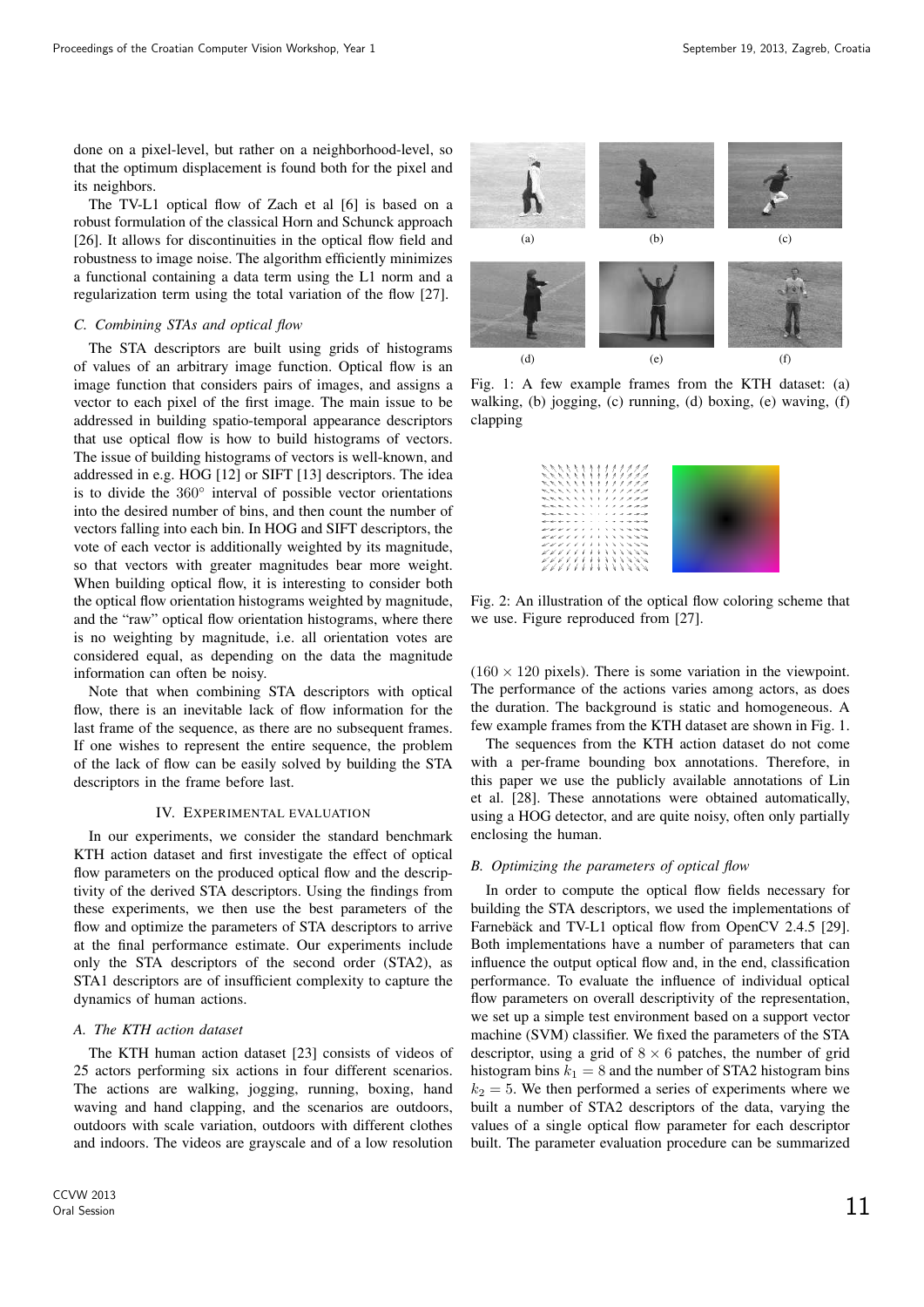as follows:

- (i) For the given parameter set of the optical flow algorithm, calculate the STA2 descriptors over all sequences of the KTH action dataset.
- (ii) Train the SVM classifier using 25-fold cross-validation, so in each iteration the sequences of one person are used for testing, and the sequences of the remaining 24 persons for training.
- (iii) Record cross-validation performance.

We used an OpenCV implementation of a linear SVM classifier, with termination criteria of either  $10^5$  iterations or an error tolerance of  $10^{-12}$ . Other classifier parameters were set to OpenCV defaults, as the goal was not to optimize performance, but to use it as a comparison measure for different optical flow parameters. The optical flow histograms were built both with and without magnitude-based weighting of orientation votes. The obtained results were slightly better when using weighting, so the use of weighting is assumed in all experiments presented here.

*1) Farnebäck optical flow:* For the Farnebäck algorithm, we evaluated the influence of three parameters: the averaging window size  $w$ , the size of the pixel neighborhood considered when finding polynomial expansion in each pixel s, and the standard deviation  $\sigma$  of the Gaussian used to smooth derivatives in the polynomial expansion. The remaining parameters were set to their default OpenCV values.

Visualizations of the computed optical flow when the parameters are varied, along with the corresponding obtained SVM recognition rates, are shown in Fig. 3, on an example frame of a running action. In this figure, we adhere to the color scheme for visualization of optical flow proposed by Sanchéz et al. [27], where each amplitude and direction of optical flow is assigned a different color (see Fig. 2). Subfigures 3 (a)-(c) show the influence of the change of parameter  $w$ , with fixed values of s and  $\sigma$ , subfigures 3 (d)-(e) show the influence of the change of parameter s, with fixed values of w and  $\sigma$ , and subfigures 3 (g)-(i) show the influence of the change of parameter  $\sigma$ , with fixed values of w and s. It can be seen that the changes along any of the three parameter axes significantly impact the derived optical flow field. Still, the recognition rate in all cases is close to 80%, except when the averaging window size is set to 1, resulting in a recognition rate of 69%. As illustrated in Fig. 3 (a), the optical flow in that case is present only in pixels very close to the human contour, which seems to be insufficient information to build an adequately descriptive representation. Use of a too big averaging window (Fig. 3 (c)) results in noise, and seems to cause a drop in performance. The size of the considered pixel neighborhood does not seem to have a considerable impact on performance, indicating the robustness of the Farnebäck method. Increasing  $\sigma$  smooths the derived optical flow, but this blurring lowers performance, so the values of  $\sigma$  should be kept low.

*2) TV-L1 optical flow:* For the TV-L1 optical flow, we consider the following parameters: the weight parameter for the data term  $\lambda$ , the tightness parameter  $\theta$ , and the time step of the numerical scheme  $\tau$ .



Fig. 3: Obtained Farnebäck optical flow fields and corresponding obtained recognition rates (in parentheses) for varying values of: (a)-(c) parameter w ( $s = 5$ ,  $\sigma = 1.1$ ); (d)-(f) parameter s (w = 2,  $\sigma$  = 1.1); (g)-(i) parameter  $\sigma$  $(w = 2, s = 5).$ 

Fig. 4 shows visualizations of the computed optical flow when the parameters are varied, along with the corresponding obtained SVM recognition rates. Subfigures 4 (a)-(c) show the influence of the change of parameter  $\lambda$ , with fixed values of  $θ$  and  $τ$ , subfigures 4 (d)-(e) show the influence of the change of parameter  $\theta$ , with fixed values of  $\lambda$  and  $\tau$ , and subfigures 4 (g)-(i) show the influence of the change of parameter  $\tau$ , with fixed values of  $\lambda$  and  $\theta$ . The computed optical flow is noticeably crisper than when using he Farnebäck method, and there is significantly more noise in the background. Setting a mid-range value of the parameter  $\lambda$ , that influences the smoothness of the derived optical flow, seems to provide the optimum balance between reducing background noise and retaining optical flow information. Parameter  $\theta$  should be kept low, as increasing it results in blurring of the derived flow and loss of information on the contour of the human. Parameter  $\tau$ does not seem to significantly impact performance, but a midrange value performs best. Overall, Fig. 4 suggests that STA descriptors benefit from a crisp optical flow around the contour of the human and as low background noise as possible.

## *C. Optimizing the parameters of STA descriptors*

Based on our analysis of the properties of individual optical flow parameters for the Farnebäck and the TV-L1 algorithm, we were able to select a good parameter combination that should result in solid classification performance. Still, one should also consider optimizing the parameters of the STA descriptors, that were fixed in the previous experiment (grid size of  $8 \times 6$ ,  $k_1 = 8$ ,  $k_2 = 5$ ). Additionally, one should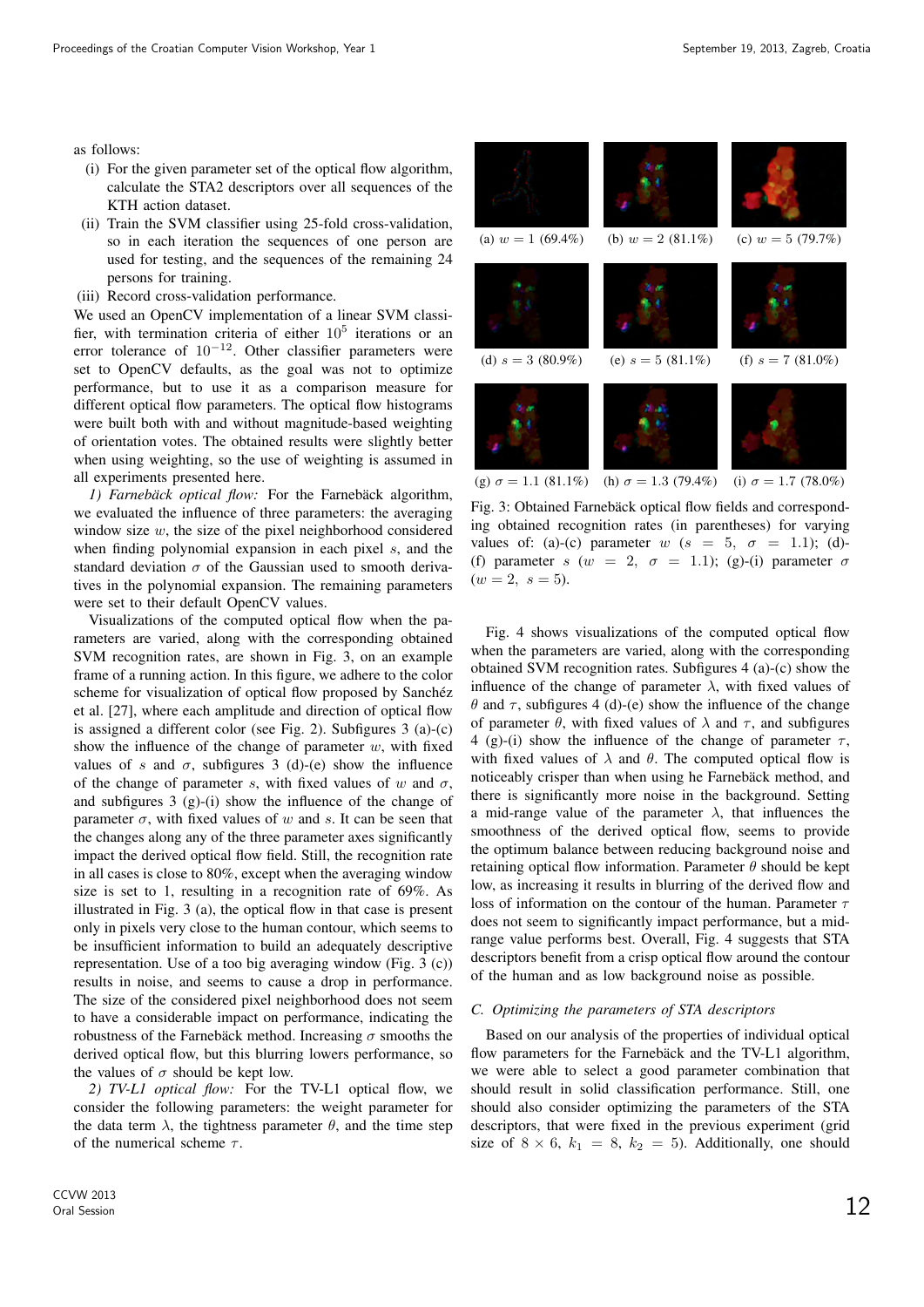

Fig. 4: Obtained TV-L1 optical flow fields and corresponding obtained recognition rates (in parentheses) for varying values of: (a)-(c)  $\lambda$  ( $\tau = 0.25$ ,  $\theta = 0.3$ ); (d)-(f)  $\theta$  ( $\tau = 0.25$ ,  $\lambda =$ 0.15); (g)-(i)  $\tau(\lambda = 0.15, \ \theta = 0.3)$ .

optimize the parameters of the used classifier in order to obtain the optimum performance estimate. We considered simultaneously optimizing STA and classifier parameters with the goal of finding the best cross-validation performance on the KTH action dataset, using STA2 descriptors built using either Farnebäck or TV-L1 optical flow. We fixed the parameters of the Farnebäck and the TV-L1 algorithms to the best-performing ones, as found in the previous section (Farnebäck:  $w = 2$ ,  $s = 5$ ,  $\sigma = 1.1$ , TV-L1:  $\lambda = .05$ ,  $\theta = .1, \tau = .15$ . A Cartesian product of the following STA parameter values was considered:  $m = \{3, 6\}, n = \{6, 8\},\$  $k_1 = \{4, 5, 8\}, k_2 = \{5, 8\}.$  For each parameter combination, we performed 25-fold cross-validation multiple times, doing an exhaustive search over classifier parameter space to obtain optimum classifier parameters. Due to heavy computational load involved, we switched from using SVM to using a random forest classifier, because it is faster to train and offers performance that in our experiments turned out to be only slightly reduced when compared to SVM. We optimized the number of trees, the number of features and depth of the random forest classifier. A custom implementation based on the Weka library was used [30]. We repeated the experiments for both Farnebäck and TV-L1-based STA descriptors.

The best recognition rate obtained when using Farnebäckbased descriptors was 82.4%, obtained for an  $8 \times 6$  grid, grid histograms of 8 bins and STA2 histograms of 5 bins. The same recognition rate is obtained when using 8 STA2 histogram bins, but we favor shorter representations. The confusion table for the best-performing Farnebäck-based descriptor is shown in Table I. Notice how the confusion centers around two

|          | Boxing | <b>Clapping</b> | Waving | Jogging  | Running | Walking |
|----------|--------|-----------------|--------|----------|---------|---------|
| Boxing   | 333    | 27              | 29     | 0        |         |         |
| Clapping | 34     | 324             | 36     | $\Omega$ |         | 0       |
| Waving   | 28     | 34              | 335    | $\Omega$ |         | 0       |
| Jogging  | 0      | 0               | 0      | 313      | 44      | 43      |
| Running  | 2      |                 | 0      | 84       | 304     | 10      |
| Walking  |        |                 |        | 22       | 17      | 360     |

TABLE I: The confusion table for the best-performing classifier that uses STA2 feature vectors based on the Farnebäck optical flow to represent KTH action videos. Vertical axis: the correct class label, horizontal axis: distribution over predicted labels.

|          | Boxing | Clapping | Waving | Jogging  | Running | Walking        |
|----------|--------|----------|--------|----------|---------|----------------|
| Boxing   | 337    | 43       | q      |          |         | 2              |
| Clapping | 21     | 318      | 51     | 3        | 3       | $\theta$       |
| Waving   | 25     | 51       | 321    | $\Omega$ |         | $\Omega$       |
| Jogging  |        | 3        | 0      | 287      | 71      | 32             |
| Running  | 12     |          | 0      | 64       | 318     | $\overline{c}$ |
| Walking  |        |          | 0      | 16       | 6       | 371            |

TABLE II: The confusion table for the best-performing classifier that uses STA2 feature vectors based on the TV-L1 optical flow to represent KTH action videos. Vertical axis: the correct class label, horizontal axis: distribution over predicted labels.

groups: boxing, clapping and waving, and jogging, running and walking. Clapping, waving and boxing are visually similar, as they both include arm movement and static legs. Although in the KTH sequences the boxing action is filmed with the person facing sideways, so the arm movement should occur only on one side of the bounding box, due to noisy annotations it is common that the bounding box of a clapping or a waving action includes only one arm of a person, resulting in a similar motion pattern. The jogging, running, and walking actions are also similar, due to the movement of the legs and the general motion of the body. The greatest confusion is between jogging and running, which is understandable given the variations of performing these actions among actors. Some actors run very similarly to the jogging of others, and vice versa.

For the TV-L1-based STA descriptors, the best obtained recognition rate was 81.6%, obtained for a  $3 \times 6$  grid, with 8-bin grid histograms and 5-bin STA2 histograms. As less flow information is generated when using TV-L1, the STA descriptors seem to benefit from using a coarser grid than in the Farnebäck case. The confusion table for the bestperforming TV-L1-based descriptor is shown in Table II. Again, the most commonly confused classes can be grouped into two groups: boxing, clapping and waving, and jogging, running and walking. The Farnebäck-based descriptors seem to be better in separating examples among these two groups (e.g. when using Farnebäck-based descriptors no jogging actions got classified as boxing, clapping and waving, while when using TV-L1-based descriptors 10 of them did).